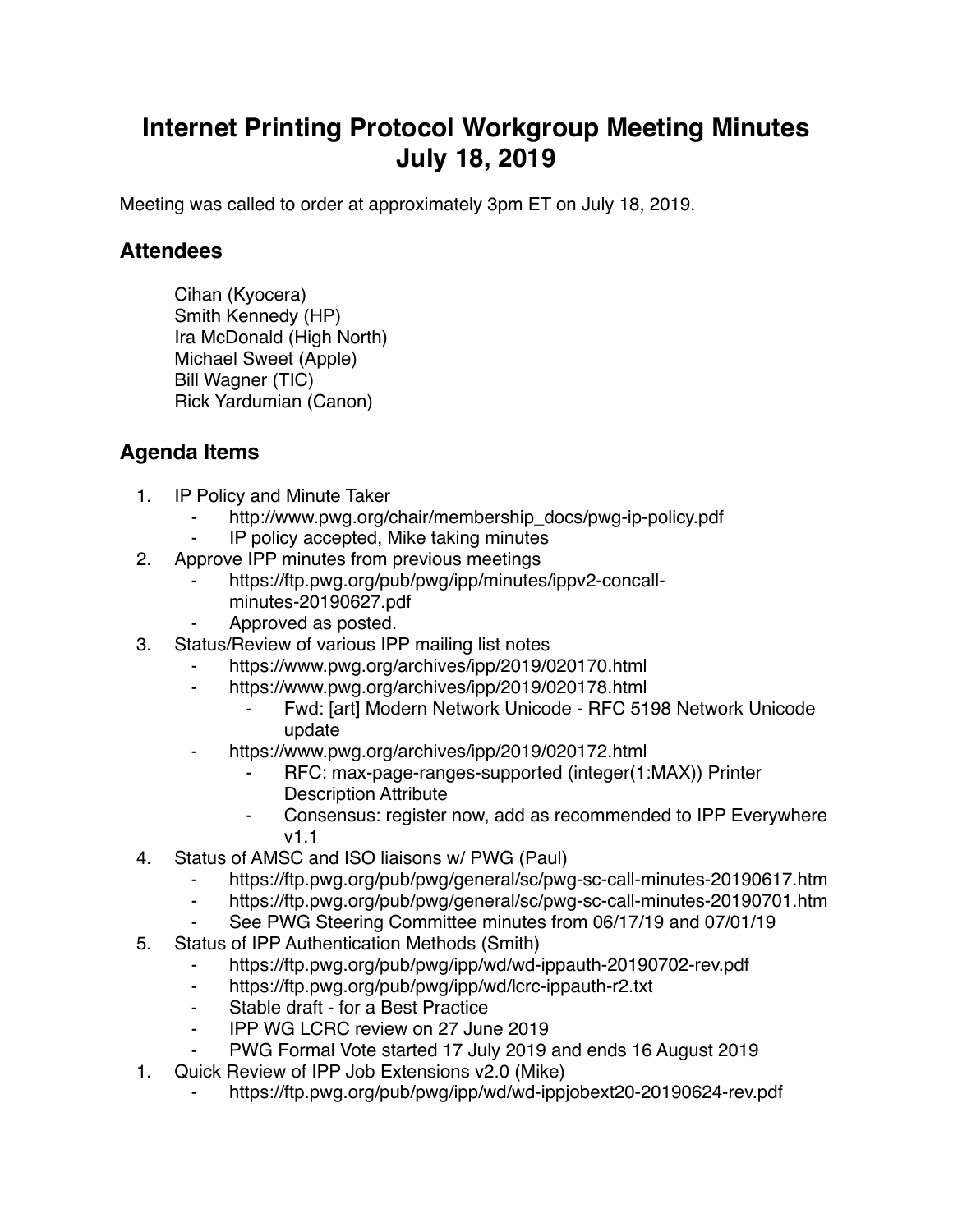- ⁃ https://ftp.pwg.org/pub/pwg/ipp/wd/lcrc-ippjobext20.txt
- ⁃ Stable draft for a Candidate Standard
- PWG Last Call started 24 May 2019 ended 21 June 2019
- ⁃ Section 5.3.1.15:
	- No quotes around Letter or A4, single quotes around MSN values
- Action: Mike post an updated stable draft of JOBEXT and then start PWG Formal Vote ending August 16
- Schedule ready for PWG Formal Vote in Q3 2019 after LCRC review
- 2. Quick Review of IPP System Service (Ira/Mike)
	- https://ftp.pwg.org/pub/pwg/ipp/wd/wd-ippsystem10-20190626-rev.pdf
	- ⁃ Stable draft for a Candidate Standard
	- ⁃ IPP WG Last Call ended 31 May 2019 w/ 1 comment
	- ⁃ 1 remaining DISCUSS comment
		- Reduce Xxx Job and Xxx Service to a generic Job and Service definition with unadorned [PWG5100.x] references (which point to the service-specific definitions)
	- Section 2.3:
		- ⁃ "... terms are imported or referenced from ..."
		- Add pointers to STD92, IPP 3D, Scan, and FaxOut to Imaging Service definitions
	- Section 4: Extra blank line
	- ⁃ Section 4.3: Extra blank line in bullet list
	- Schedule PWG Formal Approval in Q3 2019 after LCRC review
- 3. Quick Review of IPP Enterprise Printing Extensions v2.0 (EPX) (Smith)
	- https://ftp.pwg.org/pub/pwg/ipp/wd/wd-ippepx-20190614-rev.pdf
		- ⁃ Interim draft PWG F2F review in April 2019
		- ⁃ Schedule Prototype draft Q3 2019
	- Filename: wd-ippepx20-yyyymmdd.ext
	- Title: Add "v2.0"
	- Abstract:
		- ⁃ Remove reference to JPS2 here, that should be in section 1
		- ⁃ "Proof Job Feature" or "Job Proof Feature"?
		- ⁃ "Stored Job Feature" or "Job Storage Feature"?
		- ⁃ "Protected Job Feature" or "Job Protection Feature"?
		- Some consensus on using the "Job" prefix on the names
	- Global: Update feature names ("Job Proof Feature", etc.)
	- Section 1:
		- ⁃ Include government in the list of environments
		- Need to be clear whether this specification is deprecating or obsoleting something (and if not then it doesn't need to say anything about it...)
		- Q: Do we use current attribute with Resubmit-Job, or do we have a new attribute that pauses the job after a single copy?
			- Both are supportable in the state model
			- ⁃ Resubmitting the job works a lot like job storage for a limited time and can be activated from either the client or printer console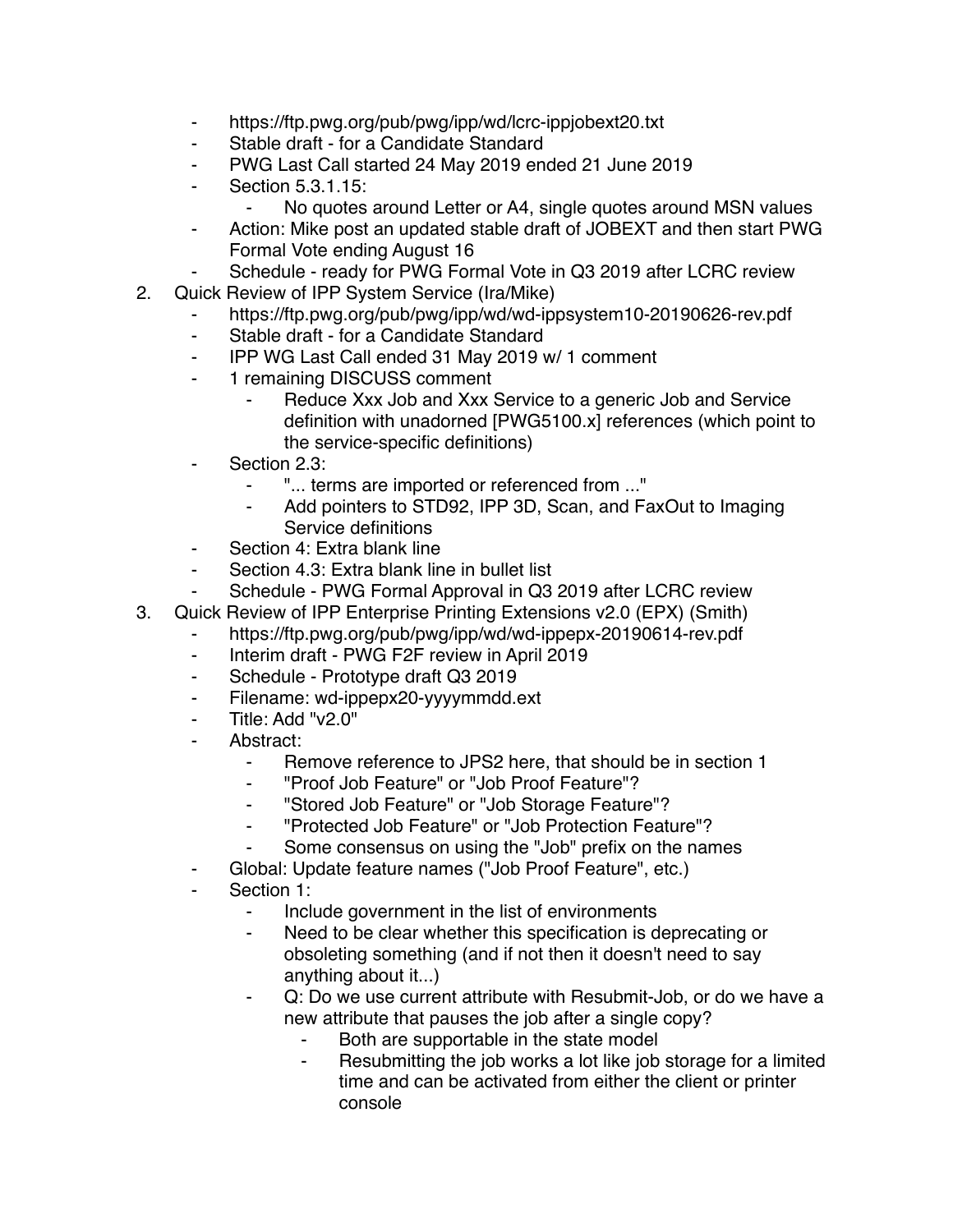- ⁃ Pausing the job doesn't allow for proof jobs on different media or sides values (for example), and how do you resume processing?
	- but that is an existing HP feature
- ⁃ Apple wouldn't use either ("we just send multiple jobs")
- A: Maybe have a separate "sample-print" (or something) attribute to pause processing after the first copy
- ⁃ proof-print lives on
- new "sample-print" attribute for "pause after first copy"?
	- ⁃ "job-pause-after (type2 keyword)" attribute? ('first-mediasheet', 'first-set', etc.)
		- ⁃ "Job Preview Feature"?
- job-save-disposition is obsoleted
- ⁃ Q: Seems like a lot of overlap between features (Smith)
	- A: Yes, although some of that overlap is fortuitous since it simplifies implementation of higher-level features
	- Does proof print belong in PPX 2.0?
		- Maybe?
- 4. Status of various IPP documents (All)
	- ⁃ IPP Job and Printer Extensions Set 3 v1.1 (Smith)
		- ⁃ https://ftp.pwg.org/pub/pwg/ipp/wd/wdippjobprinterext3v11-20190710-5100.13.pdf
		- https://www.pwg.org/archives/ipp/2019/020175.html
		- ⁃ Initial draft for a Candidate Standard
		- ⁃ Fixed all errata
		- Added PWG Message Catalog Help Extensions (HELPME)
		- ⁃ To be added HP Print Quality Customization
		- ⁃ See Mike's comments in IPP mailing list archive
		- Schedule TBD
	- **IPP Production Printing Ext v2.0 (Mike)** 
		- ⁃ https://ftp.pwg.org/pub/pwg/ipp/wd/wd-ippppx20-20190626-rev.pdf
		- ⁃ Errata update of PWG 5100.3-2001
		- ⁃ Interim draft for a Candidate Standard
		- ⁃ IPP WG review on 24 June 2019
		- ⁃ Non-production attributes moved to IPP Job Extensions v2.0
		- Schedule PWG Last Call in Q3 2019
	- ⁃ IPP Job Accounting v1.0 (Mike)
		- ⁃ https://ftp.pwg.org/pub/pwg/ipp/wd/wdippaccounting10-20190418.pdf
		- ⁃ Initial draft for a Best Practice
		- Schedule TBD
	- ⁃ IPP Everywhere 1.1 (Mike)
		- https://ftp.pwg.org/pub/pwg/ipp/wd/wd-ippeve11-20190627-rev.pdf
		- ⁃ Stable draft for a Candidate Standard
		- ⁃ PWG F2F discussion in April 2019
		- Defer IPP WG Last Call until IPP Everywhere Self-Cert v1.1 is ready